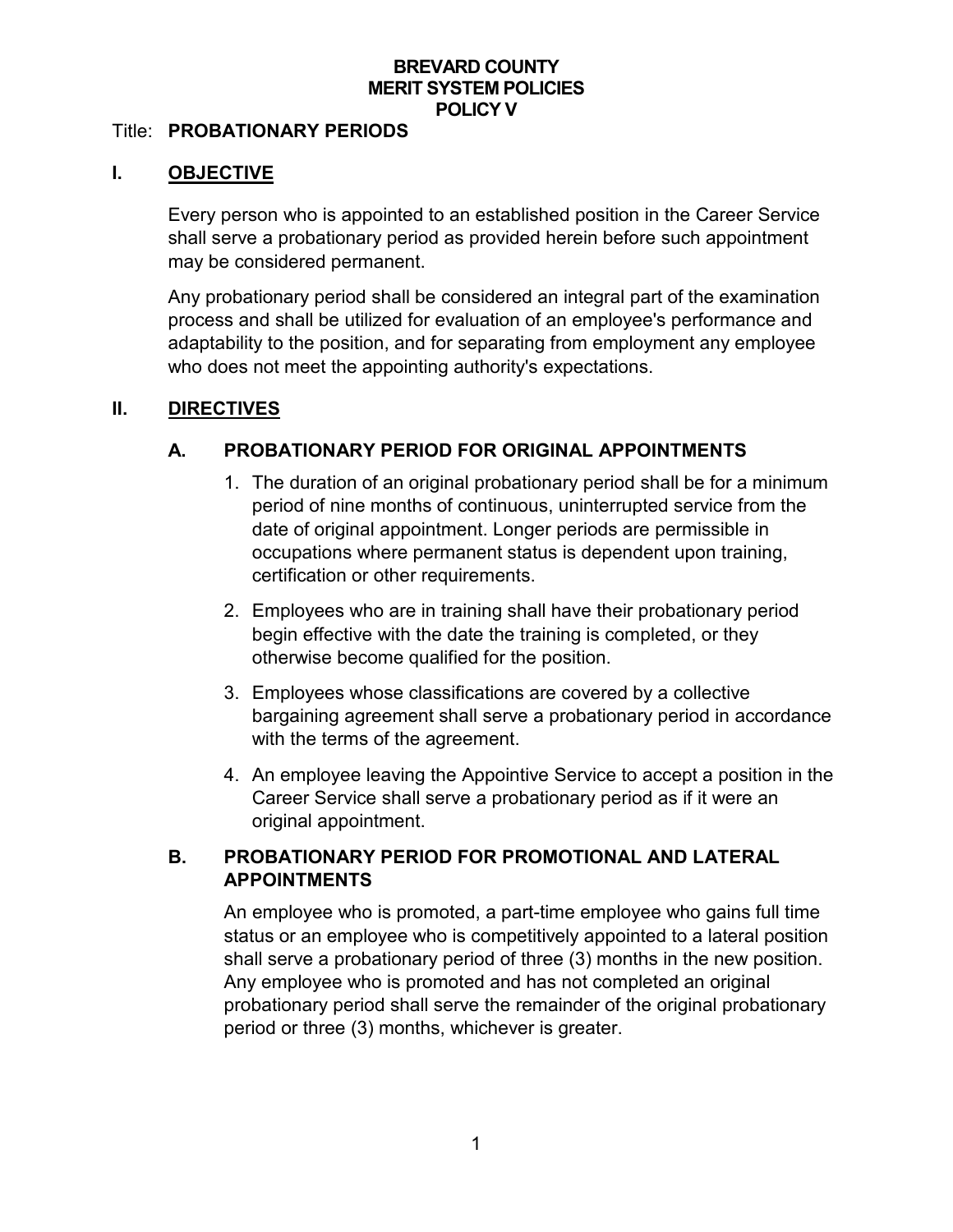# **C. PROBATIONARY PERIOD FOR DISCIPLINARY PROBATION**

Employees placed on Disciplinary Probation shall not be entitled to use the Merit System grievance or appeal procedure if they are terminated during their disciplinary probation period.

## **D. PROBATIONARY PERIOD FOR DEMOTIONS**

- 1. Upon a non-disciplinary demotion, a probationary employee shall serve the balance of the unserved original probationary period but a permanent employee will not be required to serve another probationary period.
- 2. An employee demoted for disciplinary reasons may be required to serve a new probationary period of up to nine months beginning with the effective date of the demotion.

# **E. PROBATIONARY PERIOD FOR EMPLOYEES OF NEW COUNTY DEPARTMENTS OR FUNCTIONS**

The employees of any private enterprise, non-profit agency, or other organization whose functions are assumed by the County, and such employees become a part of the County Service without competition in Career Service positions, shall be required to serve a probationary period of nine months before becoming employees of the Career Service.

# **F. EXTENSION OF PROBATIONARY PERIOD**

An appointing authority, for good reason, may extend an employee's probationary period for a period not exceeding six (6) additional months.

### **G. DISMISSAL DURING PROBATIONARY PERIOD**

At anytime during any probationary period, the appointing authority may remove an employee when deemed to be in the best interest of the County. Upon such removal, the employee shall be furnished written notification and, whenever possible, be given advanced written notice of dismissal. A probationary employee in a career service position should receive a pre-termination hearing. A probationary employee, however, shall not have the right to appeal.

### **H. RELEASE FROM PROBATION**

Release from an original probationary period and appointment to the Career Service are not automatic upon expiration of the designated probationary period. Permanent appointment requires a minimum of a "Successful Performer" performance evaluation in each rating category of the performance evaluation; have completed all mandatory training and have no documented evidence of major disciplinary action. An employee receiving a "Needs Improvement" rating in any area of his/her